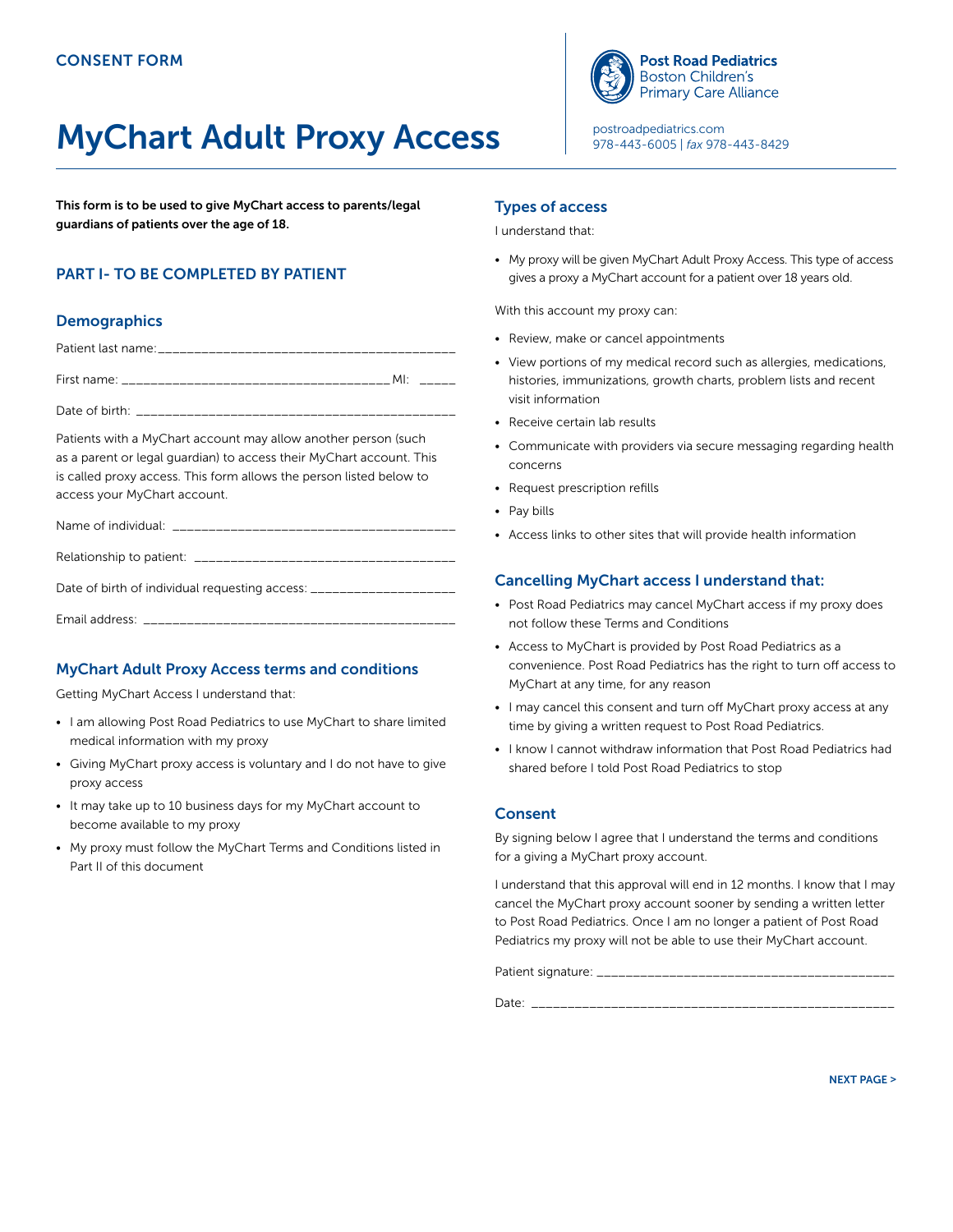# PART II- TO BE COMPLETED BY PROXY

I understand that the patient listed above has asked to give me proxy access to their MyChart account.

#### MyChart Adult Proxy Access terms and conditions

Note: All references below to 'patient' are for the patient listed above.

Getting MyChart Access I understand that:

- I am allowing Post Road Pediatrics to share limited medical information about the patient through MyChart. This information is for my personal use
- Using MyChart is voluntary and I do not have to use MyChart
- It may take up to 10 business days for my MyChart account to become available to me
- MyChart does not contain all of the medical record for the patient
- The medical information provided on MyChart should not be used to replace proper medical attention
- MyChart may not be available to me all the time. This may be because of system failures, back-up procedures, maintenance, or other causes. Post Road Pediatrics does not promise that I will be able to access MyChart at any particular time
- When MyChart is not available I will use other methods (e.g., telephone) to contact Post Road Pediatrics

## Types of access

I understand that:

- I will be given MyChart Adult Proxy Access. This type of access gives parents/ legal guardians a MyChart account for a patient over18.
- MyChart Adolescent Proxy Access Services I understand that:
- MyChart should NEVER be used for emergency or urgent health care matters
- Post Road Pediatrics will respond to all communications I send through MyChart within two business days

With this account I can:

- Review, make or cancel appointments
- View portions of the patient's medical record such as allergies, medications, histories, immunizations, growth charts, problem lists and recent visit information
- Receive certain lab results
- Communicate with providers via secure messaging regarding health concerns
- Request prescription refills
- Pay bills
- Access links to other sites that will provide health information

## MyChart messages and communications

I understand that:

- MyChart should NEVER be used for emergency or urgent health care matters
- Post Road Pediatrics will respond to all communications I send through MyChart within two business days
- If a provider is out of the office or cannot reply to my message, my message may be sent to another Post Road Pediatrics provider
- Contents of any message may be stored in the patient's medical record
- Post Road Pediatrics may send me messages through MyChart and I will monitor and respond to these messages
- All messages sent to Post Road Pediatrics through MyChart will be about the healthcare of the patient. Using MyChart to ask for advice for friends or family members is not allowed

#### E-mail privacy

I understand that:

- I must give Post Road Pediatrics a valid email address
- I will tell Post Road Pediatrics about any changes to my email address
- I will be sent an email when there is new information on MyChart. No medical or personal health information will be in the email

#### Web site links

I understand that:

- MyChart may have links to medical Web sites not managed by Post Road Pediatrics.
- These Web site link(s) are for informational purposes only
- Post Road Pediatrics does not endorse any of these web sites
- Post Road Pediatrics has not verified the accuracy of the information on these Web sites
- I should not rely on any of the information found on these Web sites for treatment or diagnosis

NEXT PAGE >